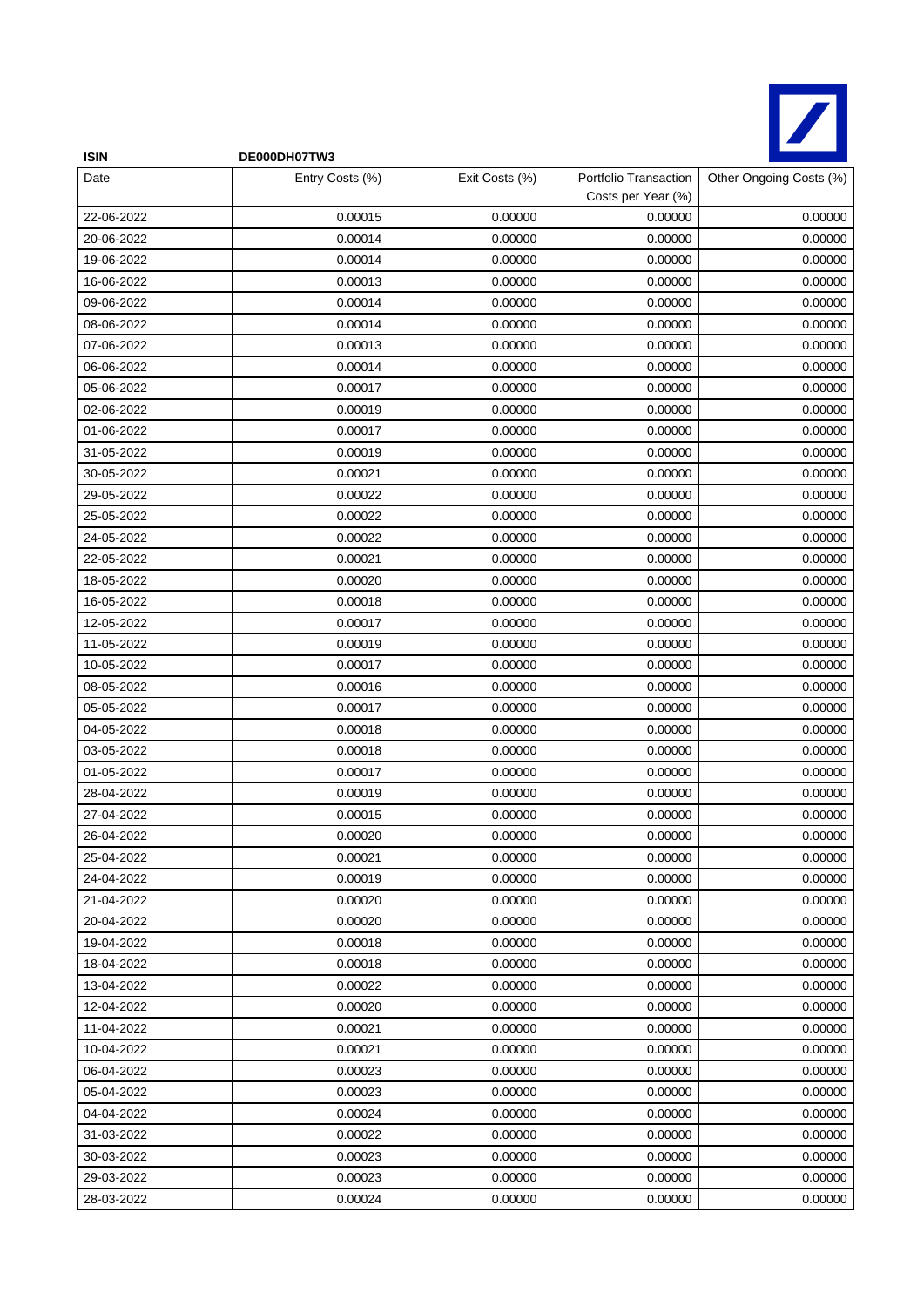| 25-03-2022 | 0.00031 | 0.00000 | 0.00000 | 0.00000 |
|------------|---------|---------|---------|---------|
| 23-03-2022 | 0.00023 | 0.00000 | 0.00000 | 0.00000 |
| 22-03-2022 | 0.00021 | 0.00000 | 0.00000 | 0.00000 |
| 21-03-2022 | 0.00024 | 0.00000 | 0.00000 | 0.00000 |
| 18-03-2022 | 0.00021 | 0.00000 | 0.00000 | 0.00000 |
| 17-03-2022 | 0.00022 | 0.00000 | 0.00000 | 0.00000 |
| 15-03-2022 | 0.00018 | 0.00000 | 0.00000 | 0.00000 |
| 14-03-2022 | 0.00017 | 0.00000 | 0.00000 | 0.00000 |
| 09-03-2022 | 0.00018 | 0.00000 | 0.00000 | 0.00000 |
| 08-03-2022 | 0.00016 | 0.00000 | 0.00000 | 0.00000 |
| 07-03-2022 | 0.00014 | 0.00000 | 0.00000 | 0.00000 |
| 04-03-2022 | 0.00020 | 0.00000 | 0.00000 | 0.00000 |
| 03-03-2022 | 0.00017 | 0.00000 | 0.00000 | 0.00000 |
| 02-03-2022 | 0.00016 | 0.00000 | 0.00000 | 0.00000 |
| 01-03-2022 | 0.00019 | 0.00000 | 0.00000 | 0.00000 |
| 28-02-2022 | 0.00019 | 0.00000 | 0.00000 | 0.00000 |
| 25-02-2022 | 0.00022 | 0.00000 | 0.00000 | 0.00000 |
| 24-02-2022 | 0.00022 | 0.00000 | 0.00000 | 0.00000 |
| 23-02-2022 | 0.00021 | 0.00000 | 0.00000 | 0.00000 |
| 22-02-2022 | 0.00017 | 0.00000 | 0.00000 | 0.00000 |
| 21-02-2022 | 0.00020 | 0.00000 | 0.00000 | 0.00000 |
| 18-02-2022 | 0.00019 | 0.00000 | 0.00000 | 0.00000 |
| 17-02-2022 | 0.00022 | 0.00000 | 0.00000 | 0.00000 |
| 16-02-2022 | 0.00016 | 0.00000 | 0.00000 | 0.00000 |
| 15-02-2022 | 0.00017 | 0.00000 | 0.00000 | 0.00000 |
| 14-02-2022 | 0.00021 | 0.00000 | 0.00000 | 0.00000 |
| 11-02-2022 | 0.00016 | 0.00000 | 0.00000 | 0.00000 |
| 10-02-2022 | 0.00015 | 0.00000 | 0.00000 | 0.00000 |
| 09-02-2022 | 0.00017 | 0.00000 | 0.00000 | 0.00000 |
| 08-02-2022 | 0.00014 | 0.00000 | 0.00000 | 0.00000 |
| 04-02-2022 | 0.00017 | 0.00000 | 0.00000 | 0.00000 |
| 03-02-2022 | 0.00015 | 0.00000 | 0.00000 | 0.00000 |
| 02-02-2022 | 1.84234 | 0.00000 | 0.00000 | 0.00000 |
| 01-02-2022 | 2.11131 | 0.00000 | 0.00000 | 0.00000 |
| 31-01-2022 | 1.69974 | 0.00000 | 0.00000 | 0.00000 |
| 28-01-2022 | 1.84023 | 0.00000 | 0.00000 | 0.00000 |
| 27-01-2022 | 1.58611 | 0.00000 | 0.00000 | 0.00000 |
| 26-01-2022 | 1.06948 | 0.00000 | 0.00000 | 0.00000 |
| 25-01-2022 | 1.21444 | 0.00000 | 0.00000 | 0.00000 |
| 24-01-2022 | 1.32721 | 0.00000 | 0.00000 | 0.00000 |
| 21-01-2022 | 1.70147 | 0.00000 | 0.00000 | 0.00000 |
| 20-01-2022 | 1.52677 | 0.00000 | 0.00000 | 0.00000 |
| 19-01-2022 | 1.72815 | 0.00000 | 0.00000 | 0.00000 |
| 18-01-2022 | 1.49192 | 0.00000 | 0.00000 | 0.00000 |
| 17-01-2022 | 1.27335 | 0.00000 | 0.00000 | 0.00000 |
| 14-01-2022 | 1.66184 | 0.00000 | 0.00000 | 0.00000 |
| 13-01-2022 | 1.61085 | 0.00000 | 0.00000 | 0.00000 |
| 12-01-2022 | 1.30269 | 0.00000 | 0.00000 | 0.00000 |
| 10-01-2022 | 1.37993 | 0.00000 | 0.00000 | 0.00000 |
| 07-01-2022 | 1.46941 | 0.00000 | 0.00000 | 0.00000 |
| 06-01-2022 | 1.45032 | 0.00000 | 0.00000 | 0.00000 |
| 05-01-2022 | 1.43491 | 0.00000 | 0.00000 | 0.00000 |
| 03-01-2022 | 1.33781 | 0.00000 | 0.00000 | 0.00000 |